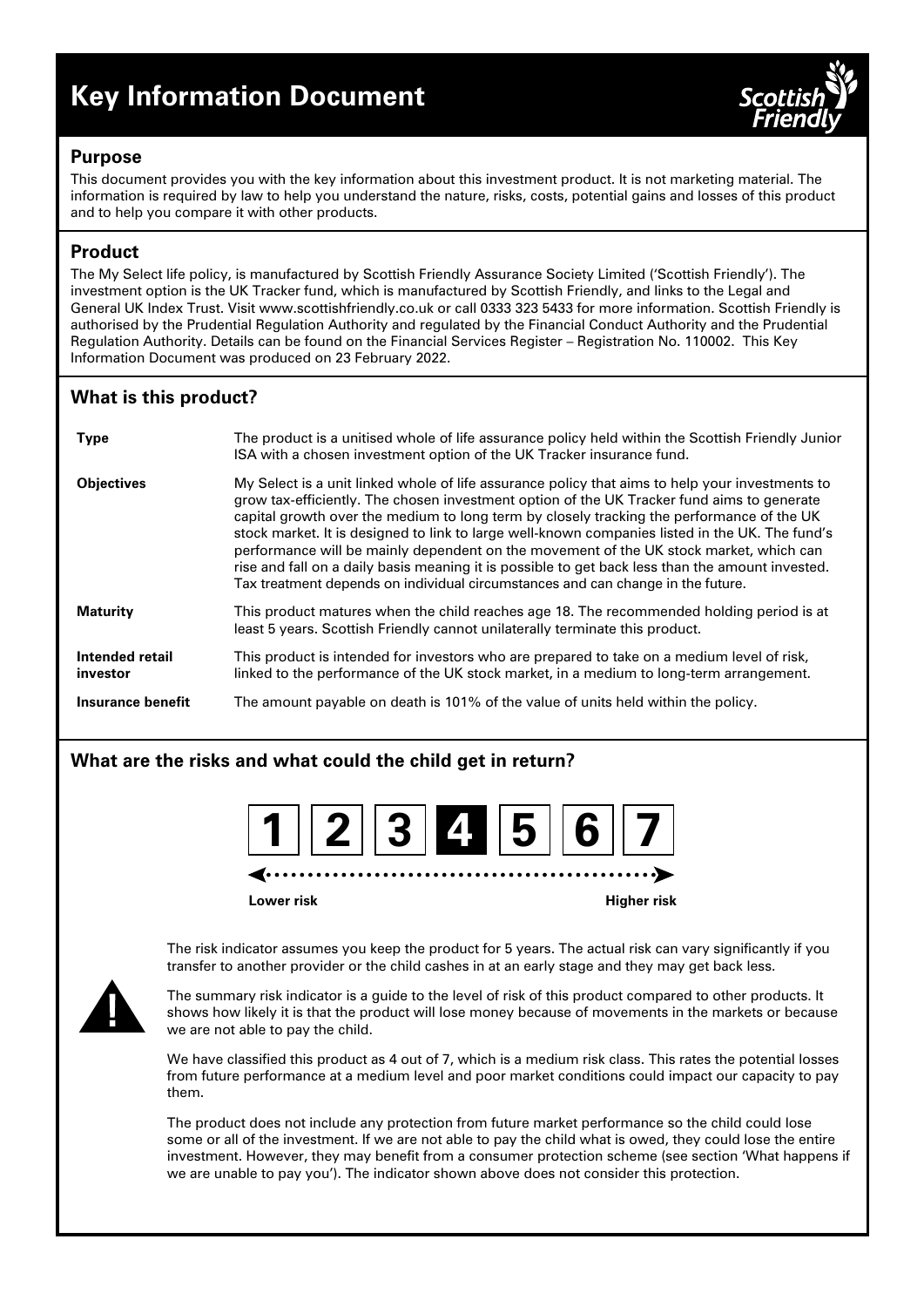| <b>Performance scenarios</b> |                                                                       |                     |                     |                                            |  |  |
|------------------------------|-----------------------------------------------------------------------|---------------------|---------------------|--------------------------------------------|--|--|
| Investment                   | £10,000                                                               | 1 Year              | 3 Years             | 5 Years<br>(Recommended<br>holding period) |  |  |
| <b>Survival scenarios</b>    |                                                                       |                     |                     |                                            |  |  |
| <b>Stress</b>                | What the child might get back after costs<br>Average return each year | £2,883<br>$-71.17%$ | £5,235<br>$-19.41%$ | £4,295<br>$-15.55%$                        |  |  |
| Unfavourable                 | What the child might get back after costs<br>Average return each year | £8,463<br>$-15.37%$ | £7,950<br>$-7.36%$  | £7,878<br>$-4.66%$                         |  |  |
| <b>Moderate</b>              | What the child might get back after costs<br>Average return each year | £10.418<br>4.18%    | £11.375<br>4.39%    | £12,471<br>4.52%                           |  |  |
| Favourable                   | What the child might get back after costs<br>Average return each year | £12,739<br>27.39%   | £16,163<br>17.36%   | £19.615<br>14.42%                          |  |  |
| <b>Death scenario</b>        |                                                                       |                     |                     |                                            |  |  |
| Upon death                   | What the child's beneficiaries might get<br>back after costs          | £10,522             | £11,489             | £12,596                                    |  |  |

This table shows the money the child could get back over the next 5 years, under different scenarios, assuming that you invest £10,000. The scenarios shown illustrate how your investment could perform. You can compare them with the scenarios of other products. The scenarios presented are an estimate of future performance based on evidence from the past on how the value of this investment varies, and are not an exact indicator. What the child gets will vary depending on how the market performs and how long you keep the product. The stress scenario shows what the child might get back in extreme market circumstances, and it does not take into account the situation where we are not able to pay them.

The figures shown include all the costs of the product itself. The figures do not take into account their personal tax situation, which may also affect how much they get back. The maximum loss would be that they lose all of the investment.

# **What happens if Scottish Friendly is unable to pay out?**

If you buy a policy with Scottish Friendly and we cannot pay the full amount due, the child may be entitled to compensation under the Financial Services Compensation Scheme. The maximum level of compensation for claims against firms declared in default is 100% of the claim with no upper limit.

# **What are the costs?**

The Reduction in Yield (RIY) shows what impact the total costs you pay will have on the investment return the child might get. The total costs take into account one-off, ongoing and incidental costs.

The amounts shown here are the cumulative costs of the product itself, for three different holding periods. They include potential early exit penalties. The figures assume you invest £10,000 at outset. The figures are estimates and may change in the future.

#### **Table 1: Costs over time**

The person selling you or advising you about this product may charge you other costs. If so, we will provide you with information about these costs and show you the impact that all costs will have on your investment over time.

| E10,000                     | 1 year  | 3 years | If you cash in after If you cash in after If you cash in after 5 years<br>(the recommended holding<br>period) |
|-----------------------------|---------|---------|---------------------------------------------------------------------------------------------------------------|
| <b>Total costs</b>          | £224    | £629    | £1.071                                                                                                        |
| Reduction in Yield per year | $2.2\%$ | $1.9\%$ | 1.7%                                                                                                          |